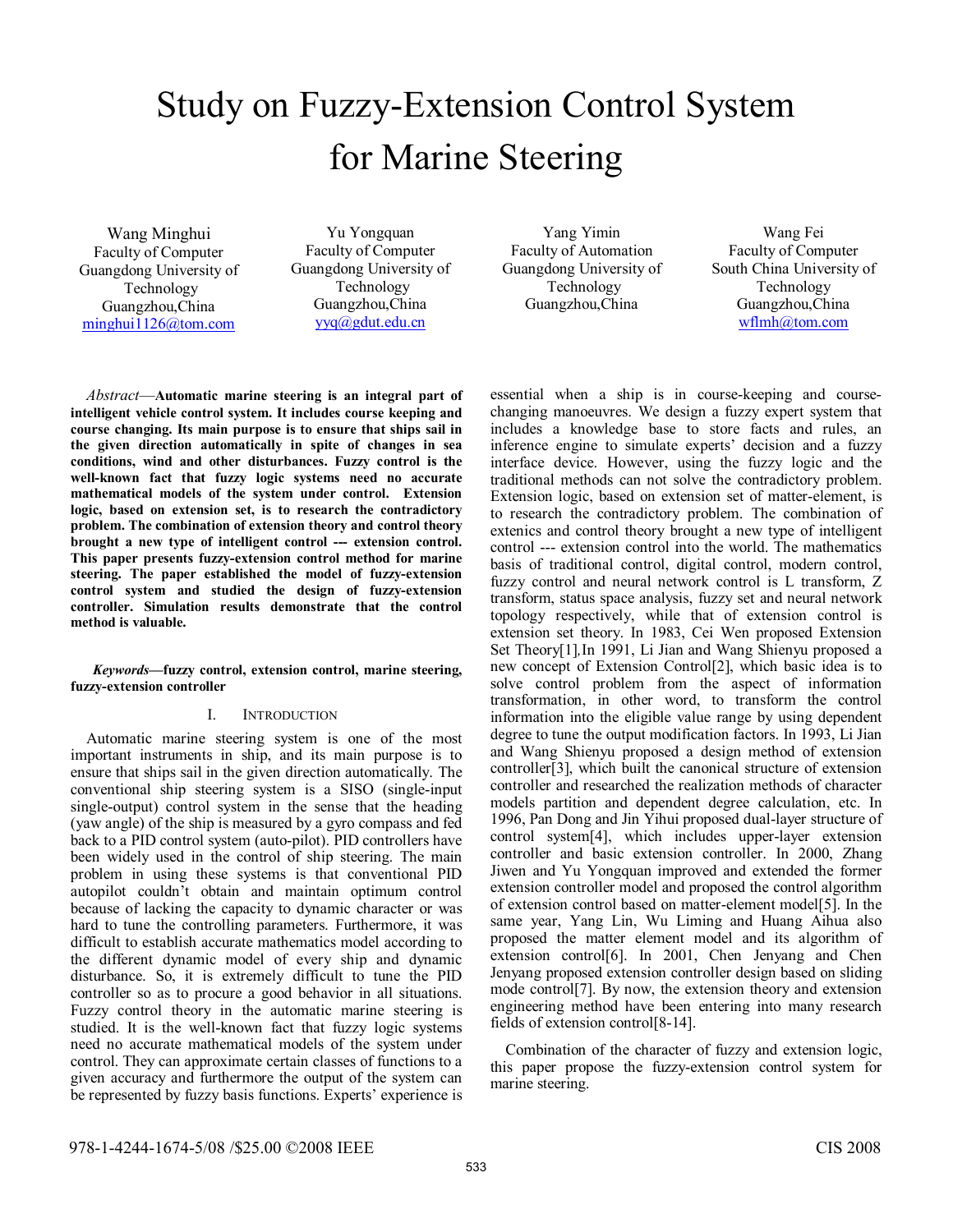## II. ESTABLSIH THE MODEL OF FUZZY-EXTENSION CONTROL SYSTEM

This paper proposes the fuzzy-extension control model. The control model is composed of fuzzy controller and extension controller, which are connected by a kind of intelligent control switch based on extension set. The output calculation of the fuzzy controller is based on the measure partition of extension set. It is built only upon the known classic field and limitation field and does not need provided mathematical models and provided control structure information. The extension controller is good at dealing with big change and qualitative change. It composed of extension mode, dependent degree calculation, extension analysis, extension transformation and excellent degree evaluation modules. The fuzzy-extension control system consists of fuzzy controller, extension controller, control transfer switch(CTS) and plant. The fuzzyextension control system is shown as the figure 1. The structure of classical fuzzy controller is shown as figure2. And the structure of extension controller is shown as figure 3.



Figure 1 Fuzzy-Extension Control System



Figure 2 The structure of fuzzy controller



Figure 3 The structure of extension controller

Figure 3 shows the structure of extension controller, which adopts dual-lay structure including upper-layer extension controller and basic extension controller.

The upper layer extension controller consists of database. knowledge base and man-machine interface. Database and knowledge base are used for saving the information of control process and expert knowledge respectively. The basic extension controller consists of five parts: character identification, dependent degree calculation, measure pattern identification, extension control arithmetic. Character identification uses for extracting system characters from the current acquired system information and groups them into a certain character pattern. Dependent degree calculation is used for building the related extension set and dependent function by adopting current system status values so as to get the dependent degree of character status. Measure pattern identification groups the current characters into a certain pattern regulated by measure criterions. Extension control arithmetic uses for acquiring the output value of controller according to defined control patterns and related extension control algorithm.

## III. FUZZY CONTROLLER DESIGN FOR MARINE STEERING

The fuzzy autopilot design is based on fuzzy inference mechanism. The memberships have been defined in the two inputs and one output fuzzy system. The inputs and outputs to the fuzzy controller are  $(1)$  The yaw a error( $\varepsilon$ ) ( reference ship course subtracted from actual course.) ② The yaw rate  $(a)$  (previous error subtracted from current error) over one sample period. ③ The output of the controller is the rudder angle  $(\delta_c)$ .

In practical applications, the control goals and system constraints are all of fuzzy characters, in order to unify them, fuzzy membership function is used to express their characters. These operators can be used to translate a linguistic description of control goals into a decision function. In this way, various forms of aggregation can be chosen giving greater flexibility for expressing the control goals. The universe of discourse (range) of the inputs and outputs are mapped into several fuzzy sets of desired shapes. The membership functions for the inputs are shown in Figure 4 and Figure 5, and outputs are shown in Figure 6.



Figure 4 Membership functions for yaw error  $(ε)$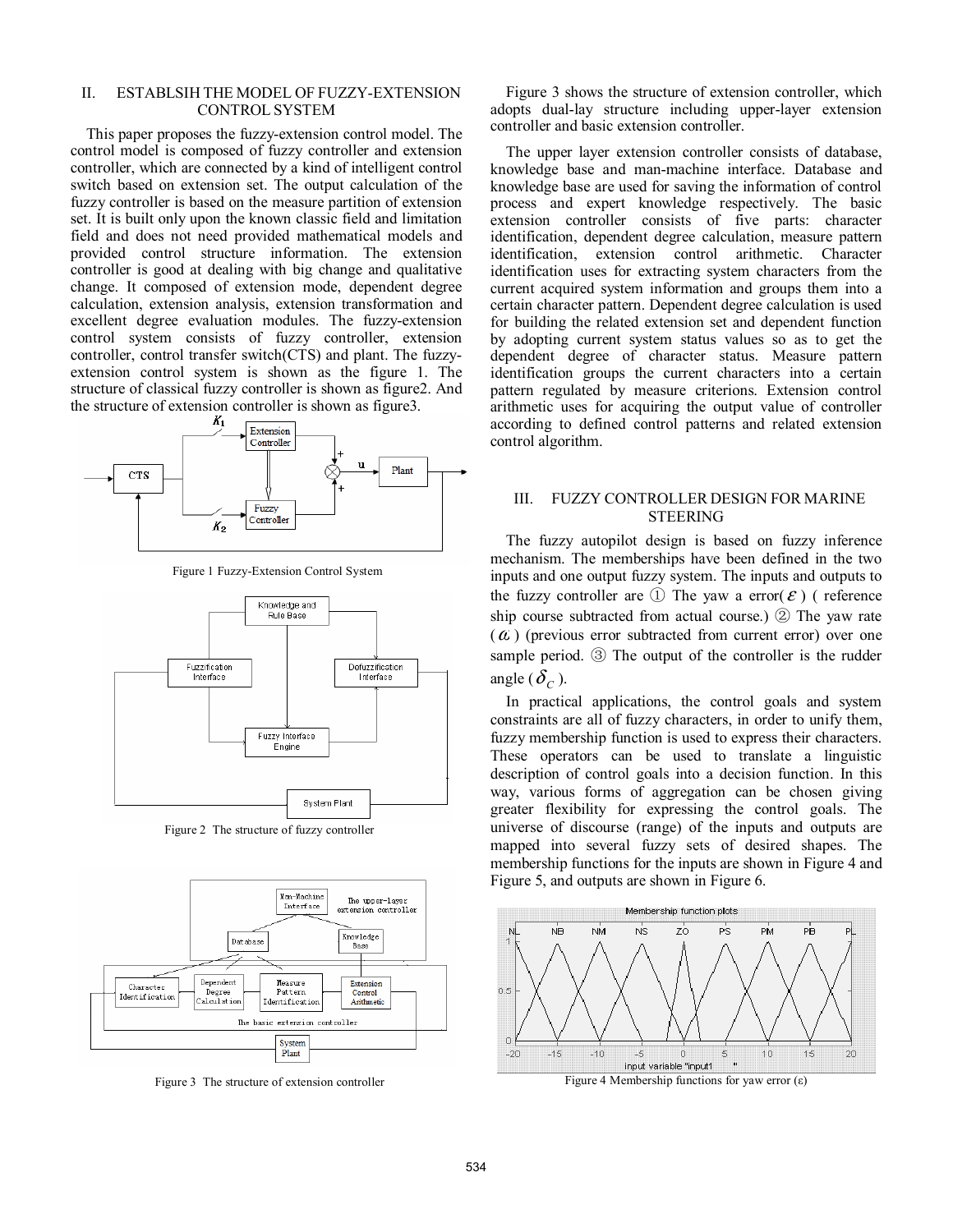

A fuzzy system is characterized by a set of linguistic statements based on expert knowledge. The expert knowledge is usually as "if-then" rules, which are easily implemented by fuzzy conditional statements in fuzzy logic. Fuzzy control rules have the form of fuzzy conditional statements that relate the state variables in the antecedent and process control variables in the consequence.

The initial rule base is given by the experience of expert. It captures much of the behavior of a skilled pilot or a helmsman. Rules that were developed in the work are given in Table1.

| $\delta_{\scriptscriptstyle e}$ |     | ε    |      |     |    |     |     |     |     |     |
|---------------------------------|-----|------|------|-----|----|-----|-----|-----|-----|-----|
|                                 |     | IІ   | NB   | NM  | NS | Z0  | PS  | PM  | PB  | PL. |
| $\varpi$                        | NL. | IIL. | IIL. | NL. | NL | NL. | NL. | NB  | ΝM  | ΝS  |
|                                 | NB  | NL.  | NL.  | NL. | NL | NL. | NB  | ΝM  | ΝS  | Z0  |
|                                 | NΜ  | lΠ.  | NL.  | NL. | NL | NB  | ΝM  | ΝS  | Z0  | PS  |
|                                 | ΝS  | IIL. | NΤ.  | NL. | NB | NM  | ΝS  | Z0  | PS  | PM  |
|                                 | Z0  | NΤ.  | IIL. | NB  | NM | ΝS  | Z0  | PS  | PM  | PB  |
|                                 | PS  | IIL. | NВ   | NM  | NS | Z0  | PS  | PM  | PL. | PL. |
|                                 | PM  | NB   | ΝM   | ΝS  | Z0 | PS  | PM  | PB  | PL  | PL. |
|                                 | PB  | lM   | NS   | Z0  | PS | PM  | PB  | PL. | PL. | PL  |
|                                 | PL  | NS   | ZO   | PS  | PM | PB  | PL  | PL. | PL. | PL. |

TABLE I. FUZZY RULES TABLE FOR MARINE STEERING

The original fuzzy controller designed for marine steering system is tested by simulation in Matlab using Simulink with Fuzzy Logic Toolbox.

## IV. EXTENSION CONTROLLER DESIGN FOR MARINE STEERING

The extension controller adopts error *e* and error differential ∆*e* as character values while the corresponding character status is  $S = (e, \Delta e)$ . In order to calculate the dependent degree  $K_{\bar{x}}(S)$ , the corresponding extension set  $\tilde{X}$  about character status S = (*e*,  $\Delta e$ ) of basic extension controller must be built first.

Assumed that the allowable value ranges of error *e* and error differential  $\Delta e$  of control object are  $\left[ -e_{\text{om}} , e_{\text{om}} \right]$  and  $\left[ -\Delta e_{\text{om}} , \Delta e_{\text{om}} \right]$ respectively, the maximum extensible value range of error *e* and error differential  $\Delta e$  of control object are  $[-e_m, e_m]$  and  $[-\Delta e_m, \Delta e_m]$ respectively.

If measure pattern is *M1*, then not change the output of controller, remain the previous control value. Written as:

$$
u(t) = u(t-1) \tag{1}
$$

If measure pattern is *M2,* then the output of controller is:

$$
u(t) = y(t)/k + K_{ci}K(S)(-\text{sgn}(e)) + \varepsilon \qquad (2)
$$

where  $u(t)$  is the current output value;  $y(t)$  is the current sampling value of control object;  $k$  is the static gain;  $K_{ci}$  is the control parameter of the measure pattern *M2i*. *S* is the character status;  $K(S)$  is the dependent degree of character status.sgn(*e*) is the symbol function of error *e* shown in the follows:

sgn(
$$
e
$$
) = 
$$
\begin{cases} 1, & e > 0 \\ 0, & e = 0 \\ -1, & e < 0 \end{cases}
$$
 (3)

ε is a small modify value used for reducing interference and un-preciseness of process gain  $k$ . It is written as follows, where  $K_I$ ,  $K_P$  is the suitable constants,  $\delta$  is a small positive number.

$$
\varepsilon = \begin{cases} K_{\iota} \int_0^t e dt + K_{\rho} e & , |e| \le \delta \\ 0 & , \text{other} \end{cases}
$$
 (4)

If measure pattern is *M3*, then the output of controller adopts maximum value. Written as

$$
u(t) = u_m. \tag{5}
$$

From the above analysis, the whole algorithm of basic extension controller is as follows:

$$
u(t) = \begin{cases} u(t-1), & K(s) \ge 0 \\ y(t)/k + K_{ci}K(s)(\text{-sgn}(e)) + \varepsilon, & -1 \le K(s) < 0 \\ u_m, & K(s) < -1 \end{cases}
$$
 (6)

From the above error analysis, the output value  $u(t)$  can be given as follows:

 $u(t) = y(t)/k - \text{sgn}(e) \cdot K_{\tilde{X}}(S) \cdot u(t-1) \cdot p + \text{sgn}(e) \cdot D_s \cdot g$  (7) where  $u(t)$  is the current output value;  $y(t)$  is the current sampling value of control object; *k* is the static gain;  $K_{\tilde{X}}(S)$ is the dependent degree of character status *S*;  $u(t-1)$  is the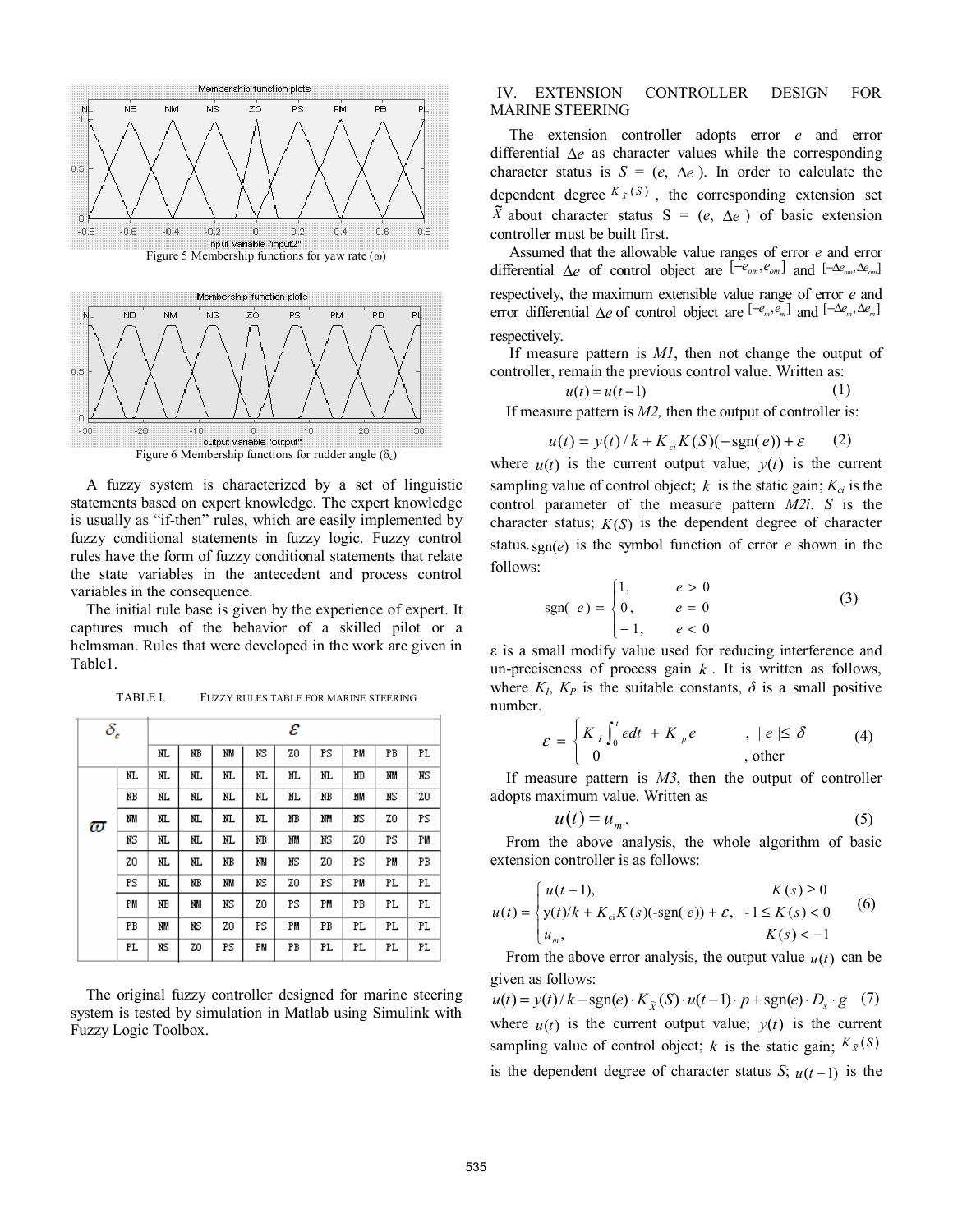last output value;  $D<sub>s</sub>$  is the status distance.  $p$  and  $q$  are modification factors.

In this equation, dependent degree  $K_{\tilde{X}}(S)$  and status distance *Ds* are adopted to modify the output value  $u(t)$ . Sign(*e*) is the symbol function of error *e* shown in the follows:

$$
sgn(e) = \begin{cases} 1, & e > 0 \\ 0, & e = 0 \\ -1, & e < 0 \end{cases}
$$
 (8)

So the whole extension control algorithm of basic extension controller based on dependent degree  $K_{\tilde{X}}(S)$  and status

## distance  $D<sub>s</sub>$  is as follows:

$$
u(t) = \begin{cases} \n\text{adopts fuzzy control of classicalomain,} & K(s) \ge 0\\ \n\frac{y(t)}{k} - \text{sgn}(e) \cdot K(s) \cdot u(t-1) \cdot p + \text{sgn}(e) \cdot M_s \cdot g & -1 \le K(s) < 0\\ \n\text{exit controls} \ntaus \text{ and give warning signal} & K(s) < -1 \n\end{cases} \tag{9}
$$

 In this paper, the control transfer switch(CTS) is designed by the dependent degree of character status  $K_{\tilde{X}}(S)$ 

$$
K = \begin{cases} FuzzyControl, K(s) \ge 0\\ ExtensionControl, K(s) \in (-1,0) \end{cases}
$$
 (10)

## Ⅴ. SIMULATION RESULT

An autopilot must fulfil two objectives: course-keeping and course-changing. In the first case, the control objective is to maintain the ship's heading following the desired course  $(y(t))$ =constant). In the second case, the aim is to implement the course change without oscillations and in the shortest time possible. In both situations, the operability of the system must be independent of the disturbances produced by the wind, the waves and the currents.

For course-changing and course-keeping of the marine steering, the performance of the fuzzy-extension controller designed is implemented in MATLAB/Simulink environment.

angle(degree)



Figure 7 Course-changing steering: the heading response



Figure 7 shows that the fuzzy-extensionn controller obtains satisfactory behavior for the course-changing steering. Figure 8 shows that the heading response of the designed controller under the random disturbance has good performance.

## VI. CONCLUSION

This paper studied the design of an optimized fuzzy controller for the control of course-changing and coursekeeping in marine steering. We presented a fusion method of extension sets and fuzzy sets and proposed the fuzzyextension control system for marine steering. We studied the design of fuzzy-extension controller and obtained a satisfactory behavior in different manoeuvring situations.

#### ACKNOWLEDGMENT

The authors are grateful to Science Foundation of Guangdong University of Technology (072028)for decisive support.

#### **REFERENCES**

- [1] Cai Wen, "Extension Set and Non-compatible problems". Science *Exploration*, Vol.3, No.1, 1983, pp. 83
- [2] Li Jian and Wang Shienyn, "Primary Research on Extension Control", *Pro. of International Conference on Information and Systems*, AMSE, Hangzhou, China, No.1, 1991, pp.392-395
- [3] Li Jian and Wang Shienyn, "Design of a Type of Extension Controller", *Pro. of theory and application* workshop *on country intelligent control and self-adaption control*, Xi An, China, 1993, pp. 90-97
- [4] Pan Dong and Jin Yihui, "The Exploration and Research on Extension Control", *Control Theory and Applications*, China, Vol.13, No.3, 1996, pp. 305-311
- [5] Zhang Jiwen and Yu Yongquan, "Algorithm Implementation of Extension Control with matter-element model", *Guangdong Automation and Information Engineering*, China, No. 3, 2000, pp.5-7, 47
- [6] Yang Lin, Wu Liming and Huang Aihua, "The Matter Element Model and Algorithm of Extension Control", *System Engineering Theory and its Implement*, China, No. 6, 2000, pp.126-130
- [7] Chen Zhenyuan and Weng Qingchang, "A Simple PI Extension Controller" , *Journal of Guangdong University of Technology*, China, Vol.18, No.1, 2001, pp.38-41